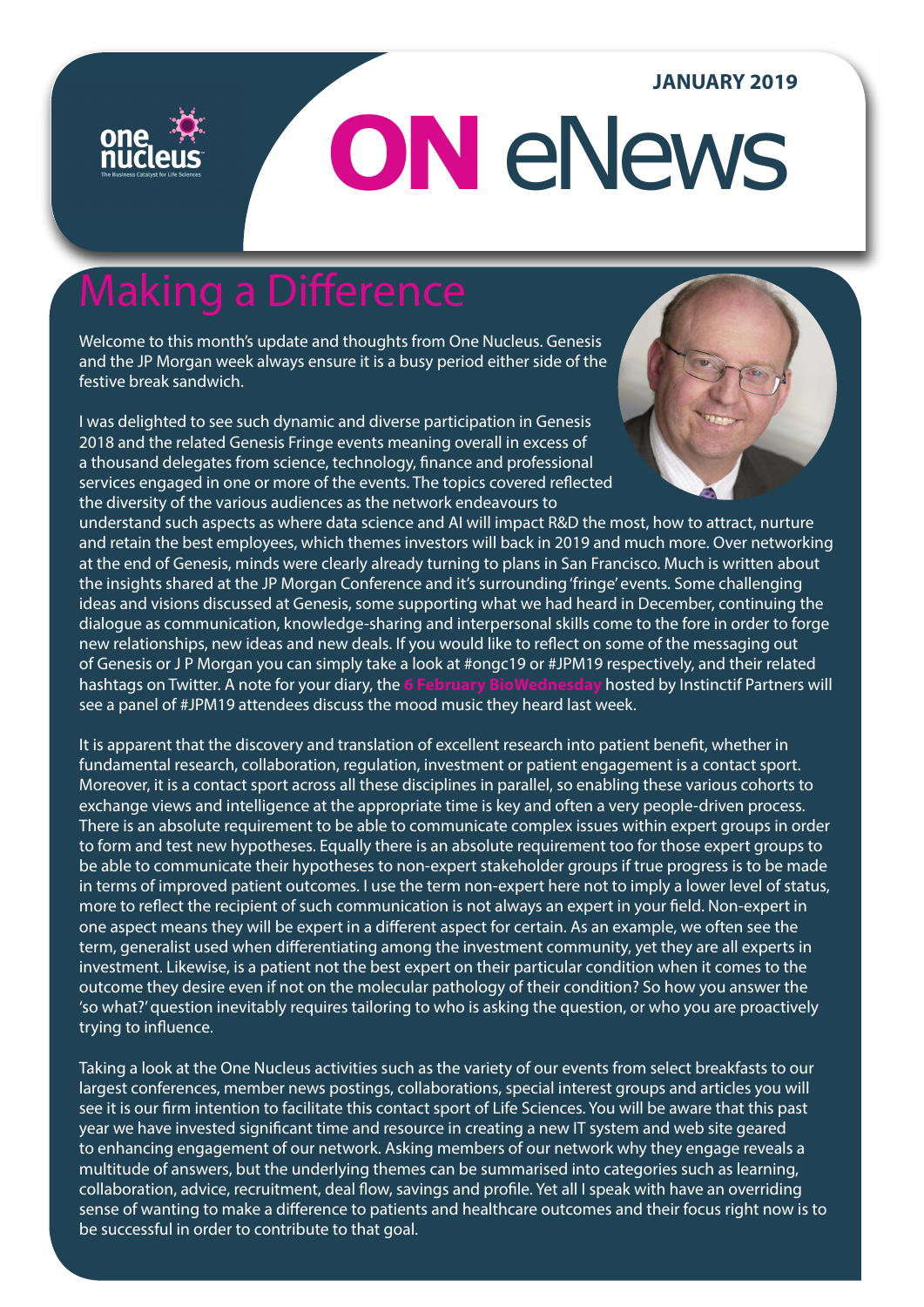Given this is our first eNews of 2019, I will take the opportunity to wish you all a happy and prosperous 2019 and I look forward to working with you through the year ahead and beyond as we collectively address the challenges science, politics and life will throw at us. It's the role of One Nucleus to enable you to **make that difference**! As US politician Barbara Mikulski once said "Each one of us can make a difference, together we make change"

By Tony Jones, CEO, One Nucleus.

# **ON Life Science Leadership Series**

**Innovation Seminar – Scaling-Up The High Value Supply Chain to Improve Drug Development**

#### **30 January 2019**

With the complexity of the drug development process it has never been so important for therapeutic companies to get the right support and expertise at the right time.

The result is an increasing specialisation of high value supply chain; companies not just operating as service providers anymore but being real partners in the development process.

This certainly constitutes an enhanced service offer to the therapeutics companies but more importantly it's contributing to bringing more innovation to the entire R&D value chain that should be nurtured.

This event should appeal to any therapeutic company looking at improving their approach to high value supply chain support and to anyone interested in discussing how to leverage this technical expertise to improve our sector.

#### **Programme:**

**13.00** Registration and networking over tea and coffee

**13.30** Welcome from Hosts

**13.40** Overview of the high value supply chain in the UK **- InnovateU,**  Nicholas Medcalf

**14.00** Good practice in outsourcing research **- Science Exchange,** Alex Slater

#### **14.20 Coffee Break**

**14.50** Case Studies:  **Domainex**, Tom Mander  **Arecor**, Jan Jezek  **Charles River Laboratories**, Omar Aziz

**15.30** Open Q&A: "How can growth of the Supply Chain be supported?"

#### **16.00** Close

**Location:** The Nucleus Chesterford Research Park Little Chesterford Cambridge, CB10 1XL



**MedImmune** A member of the AstraZeneca Group

Corporate Sponsors



CHESTERFORD CAMBRIDGE



**Science TavlorWessing** 

## Register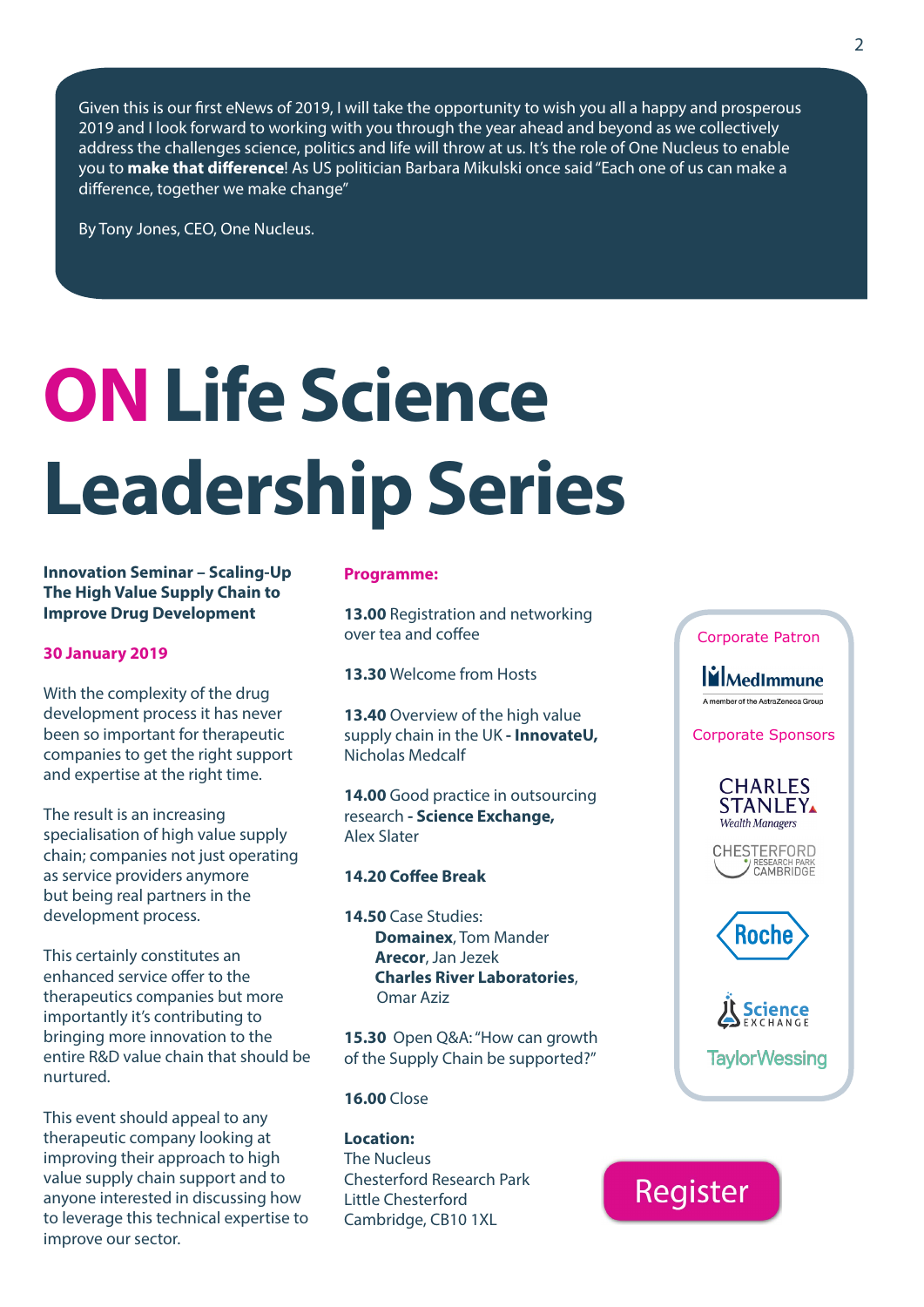# **ON member news**

### Clinical Trial Launches to Develop Breath Test for Multiple Cancers

What an exciting time it has been for the winner of the BioNewsRound 2018 Award at Genesis, Owlstone Medical. Hot on the heels of announcing the second phase of their \$50M fundraising (Oct 2018) this month they have followed that up by announcing that the first patients for the 1500 patient study are being recruited for the PAN Cancer trial for early detection of cancer in breath along with collaborator Cancer Research UK. The clinical trial has initiated in patients with suspected oesophageal and stomach cancers and will expand to prostate, kidney, bladder, liver and pancreatic cancers in the coming months. Research is anticipated to run through 2021,

and if the technology proves to accurately identify cancer the team hope that breath biopsy could in the future be used routinely in GP practices to determine whether to refer patients for further diagnostic tests. The goal of early detection is one sought by many in order to enhance the effects of therapeutic intervention in cancers. Almost half of cancers are diagnosed at a late stage in England, according to government figures. Late diagnosis is believed to be one of the main reasons why only 12% of oesophageal cancer patients survive as long as 10 years. Starting in suspected oesophageal and stomach cancers it is hoped the trial will be



extended to include prostate, kidney, bladder, liver and pancreatic cancers as critical evidence that cancers can cause identifiable changes to the VOC patterns in a suspected patient's breath is gathered.

**Click [here](https://onenucleus.com/clinical-trial-launches-develop-breath-test-multiple-cancers) for the full story** 

### Arecor Announces Clinical Trials Application to Conduct A Phase 1 Clinical Trial Of Its Ultra Rapid Acting Insulin Product

This month, Arecor announced it had filed a CTA to test its ultra-rapid acting insulin product, AT247 to conduct a Phase I study in Type 1 patients. The novel formulation of prandial insulin is designed to deliver an acceleration of insulin absorption post injection. Type 1 diabetes is an autoimmune condition caused by reasons we don't yet fully understand, but there have been over 50 genes identified by researchers as having the potential to increase a person's likelihood of having the condition. It may not be purely down to genetics however so research continues to understand factors such as the environment and diet. Approximately 10% of all diabetes cases are Type 1 and this condition affects 400,000 people in the UK alone, with over

29,000 of them children. Incidence is increasing by about four per cent each year and particularly in children under five, with a five per cent increase each year in this age group over the last 20 years. There is a recognised patient need to develop prandial insulins with a faster onset of action than the current state of the art products. Prandial insulin is used by diabetics to control the rise in blood glucose after eating. A faster onset of action would enable the more effective management of blood glucose around mealtimes and should lead to better postprandial glycaemic control, reduction in variability, improved HbA1c (your average blood glucose (sugar) levels for the last two to three months) and allow greater flexibility in the timing



of insulin injections. It is great to see such innovation from the local ecosystem take another step towards the clinic.

**Click [here](https://onenucleus.com/arecor-announces-clinical-trials-application-conduct-phase-1-clinical-trial-its-ultra-rapid-acting%20) or the full story**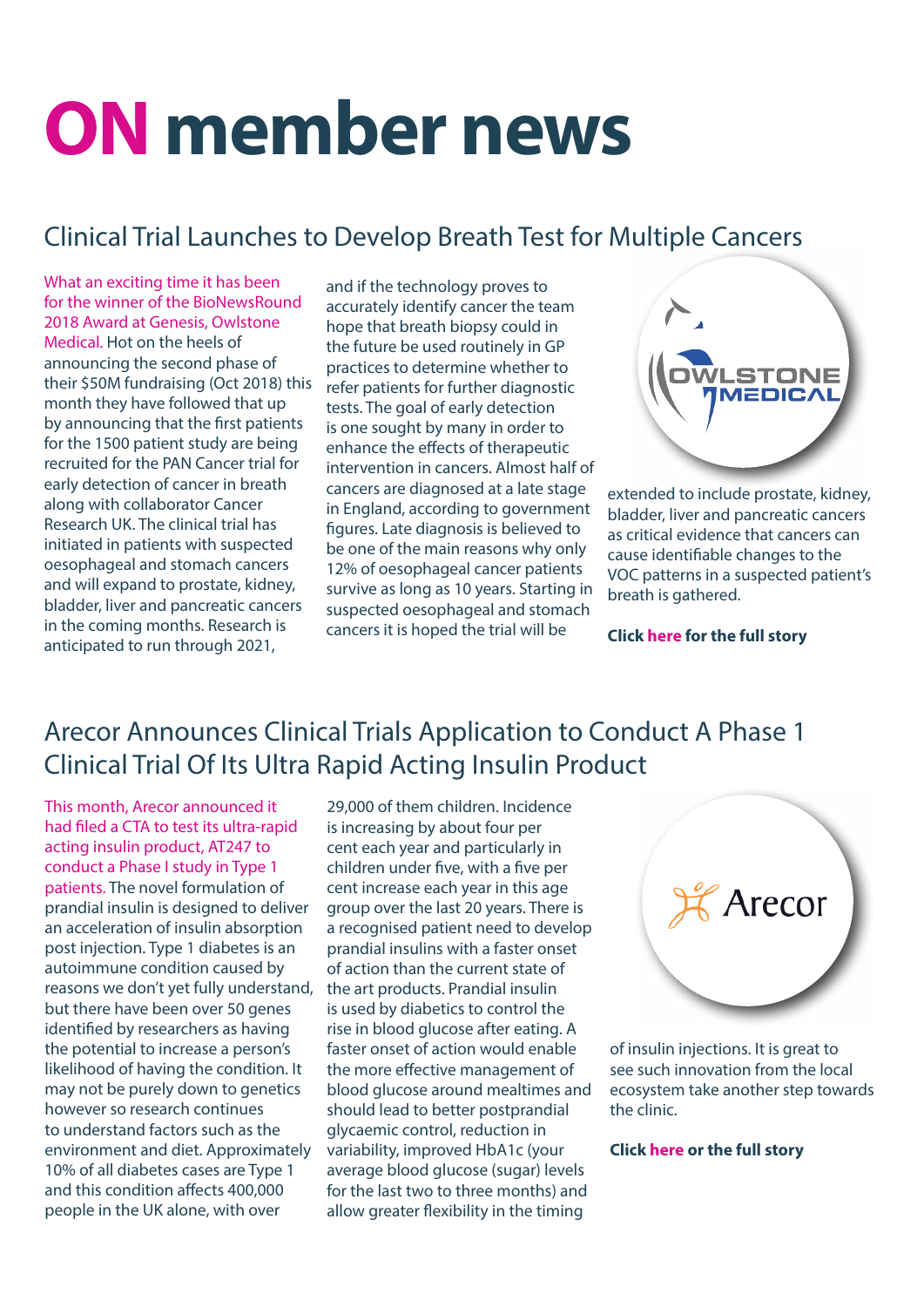# **ON charity of the month**

### World Child Cancer

A child with cancer in the UK has an 84% chance of survival. There are few countries in Africa where the figure is above 10%. Many are never diagnosed, are misdiagnosed or are diagnosed too late.

World Child Cancer work across Africa and Asia to improve the diagnosis, treatment and support of children with cancer in the developing world and their families. After 8 years in Ghana, ten times more children now survive cancer there.

[Kessie's](https://www.worldchildcancer.org/stories/meet-afi) story is all too common, her mother initially refused to let her start treatment for Leukaemia because she had no idea how she could fund it, with support

**DIT update**

### The DIT Life Sciences Organisation will be on Stand H7.G59 at Arab Health 2019 from 28-31 January in Dubai

DIT will be facilitating key business support for UK companies. Our team of Commercial Officers and sector experts can help you identify where the best opportunities are for your product, whether you are a first time or seasoned exporter. To book, please first register for 1-2-1 meetings [here](https://www.events.great.gov.uk/ereg/newreg.php%3Feventid%3D200184645%26%26tabid%3D200442955%26%26categoryid%3D201516801) to receive an email with your log in details. You can then book

#### and manage your meetings with DIT Commercial Officers. If you have already registered for the meeting booking service please log in [here](https://www.events.great.gov.uk/esocial/200184645/). We look forward to meeting you during the show, where Healthcare UK will also be showcasing the 'Hospital of the Future' on stand C.C60.

### MedTech mission to KIMES in South Korea

The DIT Life Sciences Organisation will be organising a MedTech mission to KIMES in South Korea, with an initial optional visit to Japan, from 11-17th March.

The itinerary includes briefing events, networking receptions, one to one business meetings, and an opportunity to exhibit at KIMES

itself. South Korea is the 9th largest medical devices market in the world, and Japan is the second largest after the US. The deadline for applications is Friday 18th January. TAP grants of £2,500 are available for eligible companies through our partner Medilink. To register interest, please log in [here.](https://exporttojapan.co.uk/events/medtech-mission-to-kimes-south-korea-and-japan/)

#### **You can also join our webinar at 9am (UK time) on Tuesday 15th Jan on the Japanese market for medical devices. Sign up on:**

Department for International Trade

[https://exporttojapan.co.uk/all](https://exporttojapan.co.uk/all-events/understanding-the-medical-devices-market-in-japan/)[events/understanding-the-medical](https://exporttojapan.co.uk/all-events/understanding-the-medical-devices-market-in-japan/)[devices-market-in-japan/](https://exporttojapan.co.uk/all-events/understanding-the-medical-devices-market-in-japan/)

from World Child Cancer Kessie is undergoing treatment and her prognosis is good.

From April to June they will be running a campaign that will see all donations doubled, could you plan a lunchtime quiz or would you like to receive their Eurovision Sweepstake pack to support their work? If so, please contact [nick.](mailto:nick.sankey%40worldchildcancer.org?subject=) [sankey@worldchildcancer.org](mailto:nick.sankey%40worldchildcancer.org?subject=)



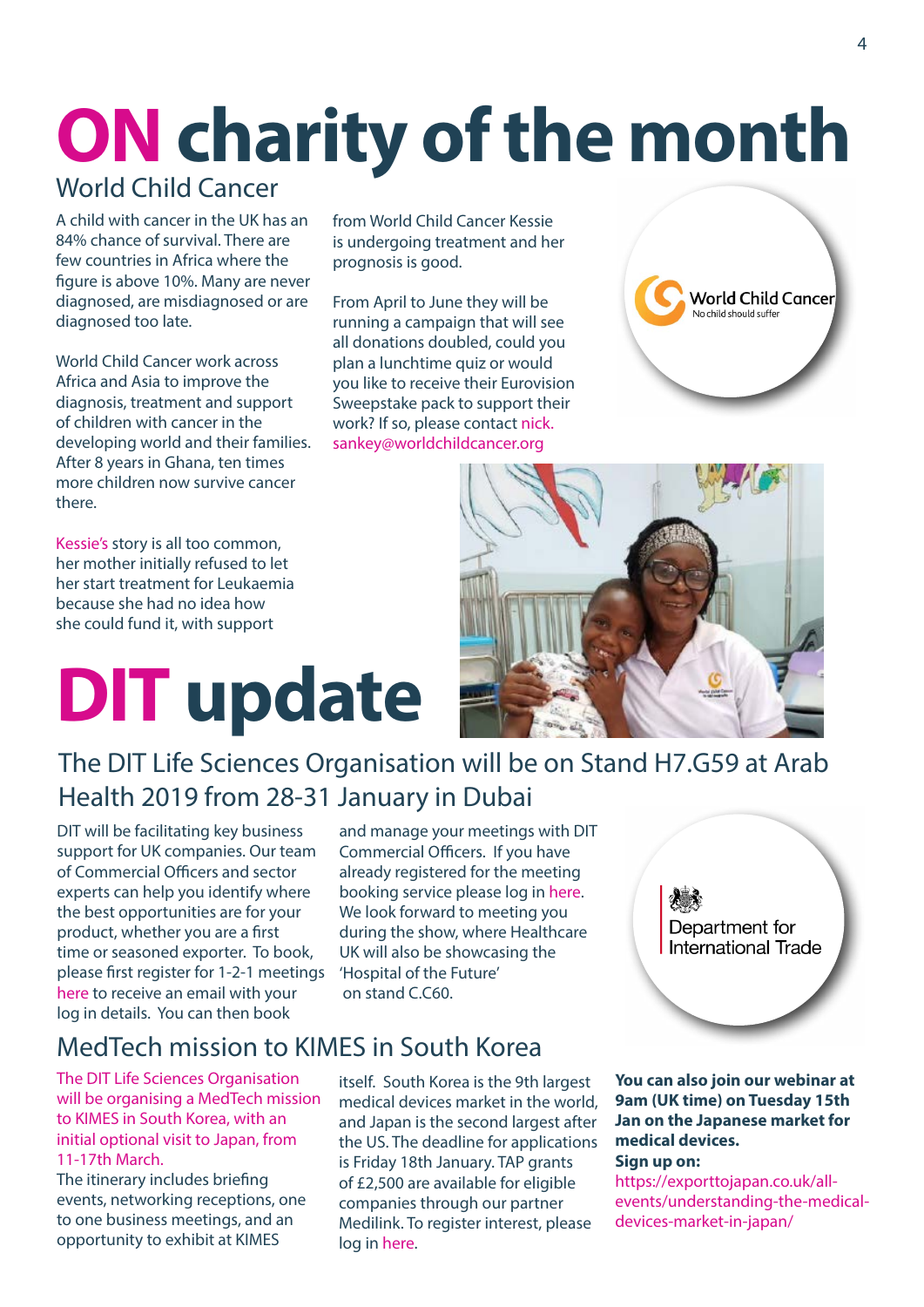# **ON other events**

**Bioinformatics for Discovery: 22 January - [view more](https://onenucleus.com/bioinformatics-discovery)**

**The Journey of Biopharmaceutical Innovation: 25 January - [view more](https://onenucleus.com/journey-biopharmaceutical-innovation)**

**CCRA UK Clinical Research Seminar: 29-30 January - [view more](https://onenucleus.com/uk-clinical-research-professional-awareness-update-landscape-cros-post-brexit)**

**Breakfast Networking: Content what?: 31 January - [view more](https://onenucleus.com/breakfast-networking-content-what-introduction-content-marketing)**

**OBN BioTuesday: 12 February - [view more](https://onenucleus.com/obn-biotuesday-whats-new-microbiome-research)**

**Bionow Oncology Conference: 13 February - [view more](https://www.bionow.co.uk/events/acceleratingcancerdrugdevelopmentfromtarget.aspx)**

**Cambridge Network Lunchtime Seminar: 15 February - [view more](https://onenucleus.com/making-most-cambridge-network-membership-lunchtime-seminar)**

**Sleep Webinar: 18 February - [view more](https://onenucleus.com/free-sleep-webinar-cambridge-based-nhs-patients)**

**Assertiveness: 5 March - [view more](https://onenucleus.com/assertiveness)**

**Introduction to Management: 12-14 March - [view more](https://onenucleus.com/introduction-management)**

# **ON directory**

The One Nucleus Directory will be making some changes in 2019. **We're going digital!**

While on the continual journey of reducing our carbon footprint, the Directory this year

will be predominantly digital, with only a few copies printed and available at events.

**You will still be able to promote your brand and generate more business though!** 

The benefit of going digital is that the Directory is live and can be updated throughout the year - unlike a printed version. This means maximum yearlong exposure to not only the industry but anyone viewing the Directory online.

**Advertorial space is still available! If you're interested in promoting your brand by having a spread in the Directory please email Laura at [laura@](mailto:laura%40onenucleus.com?subject=) [onenucleus.com.](mailto:laura%40onenucleus.com?subject=)**